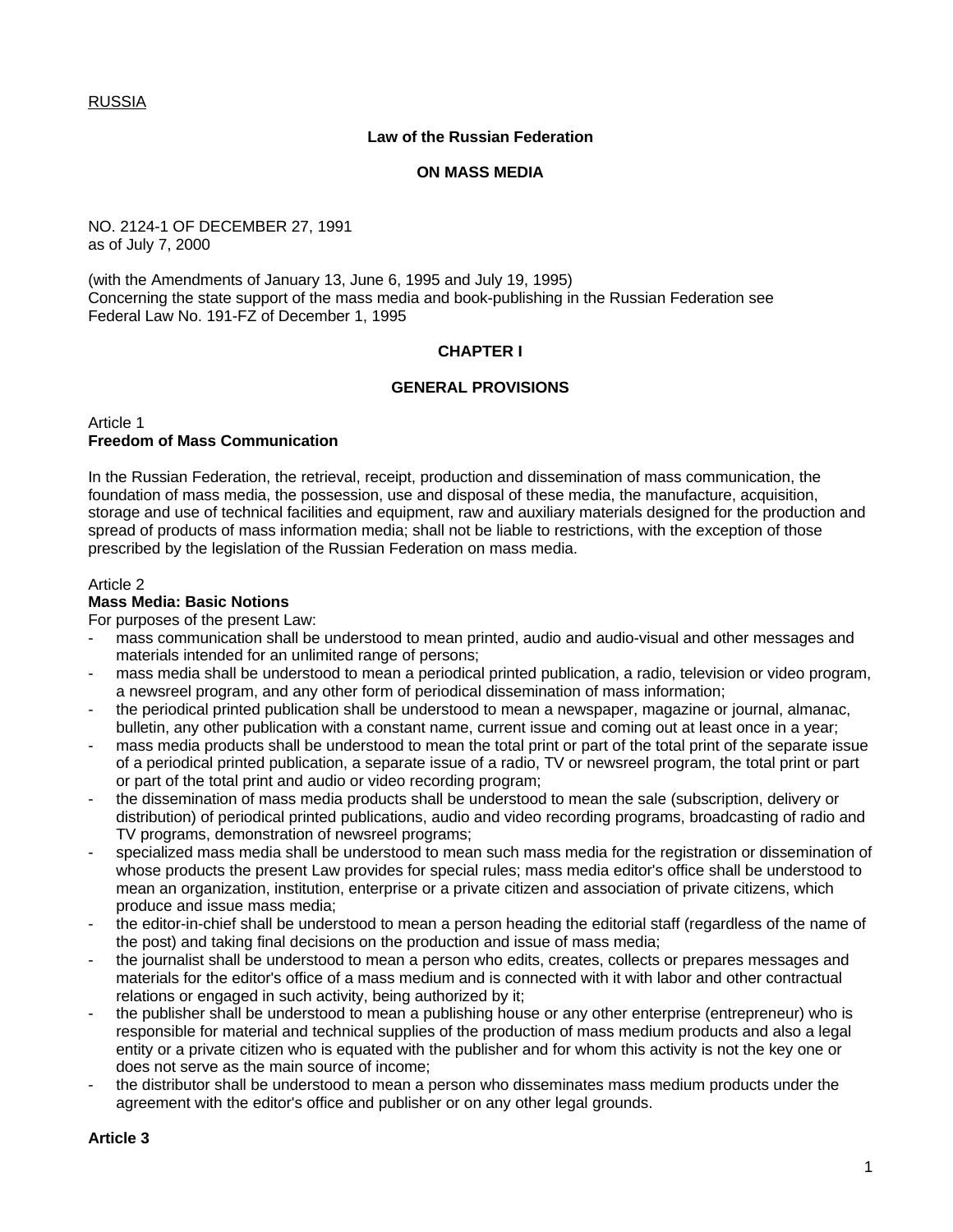# **Inadmissibility of Censorship**

No provision shall be made for the censorship of mass information, that is, the demand made by officials, state organs, organization, institutions or public associations that the editor's office of a mass medium shall get in advance agreement on a message and materials (except for the cases when the official is an auditor or interviewee) and also for the suppression of the dissemination of messages and materials and separate parts thereof.

No provision shall be made for the creation and financing of organizations, institutions, organs or offices whose functions include the censorship of mass information.

## **Article 4**

#### **Inadmissibility of Misuse of the Freedom of Mass Communication**

No provision shall be made for the use of mass media for purposes of committing criminally indictable deeds, divulging information making up a state secret or any other law-protective secret, calling for the seizure of power, violently changing the constitutional system and the state integrity, fanning national, class, social and religious intolerance or strife, propagating war, and also for the spreading of broadcasts propagandizing pornography or the cult of violence and cruelty.

It shall be prohibited to use-in the television, video and cinema programs, in documentary and feature films, and also in information computer files and in the programs of the processing of information texts belonging to special mass information media concealed in-sets influencing the subconscious of human beings and/or affecting their health.

It shall be prohibited to disseminate in mass media, as well as in via computer networks information on the means, methods of development, production and use, places of trade of narcotics, psychotropic substances and their precursors, propagating of any advantages of use of separate narcotics, psychotropic substances, their analogues and precursors with the exception of advertising of narcotic means and psychotropic substances, included in lists II and III in accordance with the Federal Law "On Narcotic Means and Psychotropic Substances", - in mass media, targeted for the medical and pharmaceutical workers, as well as any other information, dissemination of which is prohibited by federal laws.

#### **Article 4 of the present Law was changed by Federal Law No. 114-FZ of July 19, 1995. The third paragraph was added by Federal Law No. 90-FZ of May 24, 2000.**

#### **Article 5**

#### **Legislation on Mass Media**

The legislation of the Russian Federation on Mass Media consists of the present Law and other legislative acts promulgated in accordance with it, and also of legislative acts on mass media adopted by the Republics within the Russian Federation.

If an inter-state agreement concluded by the Russian Federation provides for the organization and functioning of mass media the rules different from those established by the present Law, the rules of the inter-state agreement shall be applicable.

## **Article 6**

#### **The Application of the Law**

The present Law shall be applicable to mass media founded in the Russian Federation and to those set up beyond its borders only in respect of the dissemination of their products in the Russian Federation. Legal entities and citizens of other States and stateless persons shall enjoy the rights and bear the duties envisaged by the present Law on a par with the organizations and citizens of the Russian Federation, unless otherwise stipulated by law.

## **CHAPTER II ORGANIZATION OF MASS MEDIA ACTIVITY**

#### **Article 7 Founders**

An individual, association of individuals, enterprise, institution, organization or a state body may be a founder (cofounded) a mass medium.

The following persons and bodies may not act as founders:

• a private citizen who has not reached 18 years of age,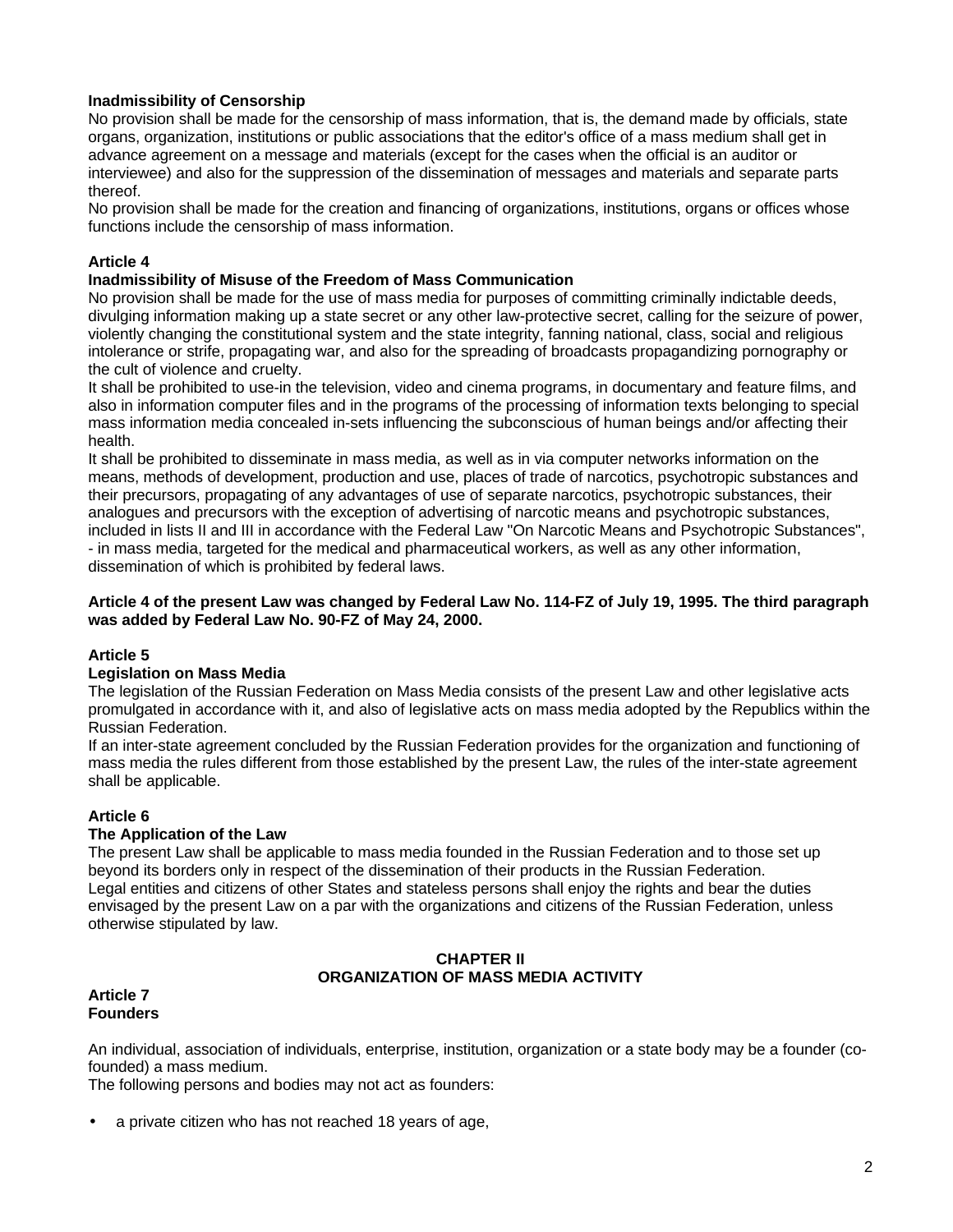- an individual who serve his order punishment in places of confinement according to the court's sentence or an insane person recognized as legally unfit by a court of law;
- an association of private citizens, enterprise, institution and organization whose activity is banned by law;

• a citizen of another State or a stateless person who is not domiciled in the Russian Federation.

Co-founders shall act jointly as a mass media founder.

## **Article 8**

### **Registration of a Mass Medium**

The mass medium editor's office shall carry on its activity after its registration.

The application for the registration of a mass medium whose products are intended for the dissemination chiefly: in the entire territory of the Russian Federation, beyond its borders and in the territory of several Republics

- within the Russian Federation, several territories and regions
- shall be submitted by its founder to the Ministry of the Press and Information of the Russian Federation;
- in the territory of a Republic within the Russian Federation, a territory, region, district, town, other populated locality, ward, and a micro-district-shall be submitted by its founder to the respective territorial bodies of the **State**

Inspectorate for the Protection of Freedom of the Press and Mass Information under the Ministry of the Press and Information of the Russian Federation.

A notification about the receipt of an application with the indication of its date shall be sent to the founder or the person authorized by it therefor. The application shall be subject to consideration by the registration body within a month since the said date.

A mass medium shall be deemed to be registered since the issue of a registration certificate.

The founder shall retain the right of putting out its mass medium's products during one year since the day of the issue of the registration certificate. If this term is missed, the registration certificate shall be recognized as null and void.

## **Article 9**

## **Inadmissibility of a Repeated Registration**

A registered medium may not be registered for the second time by the same or different registration body. If a court of law ascertains the fact of a repeated registration, the first registration shall be recognized.

## **Article 10**

## **The Application for Registration**

The application for the registration of a mass medium shall indicate:

- information about the founder (co-founders) provided for by the present Law;
- the name of a mass medium:
- language (languages) to be used;
- address of its editor's office;
- a form of periodical dissemination of mass communication;
- the supposed area of the spread of products;
- approximate topics and (or) specialization;
- the supposed periodicity of issue and maximum extent of a mass medium;
- sources of financing;
- information about the mass media in which the applicant is a founder, owner, editor-in-chief in the editorial office or distributor.

The document certifying the payment of a registration fee shall be appended to the application. It shall be forbidden to make any other demands during the registration of mass media.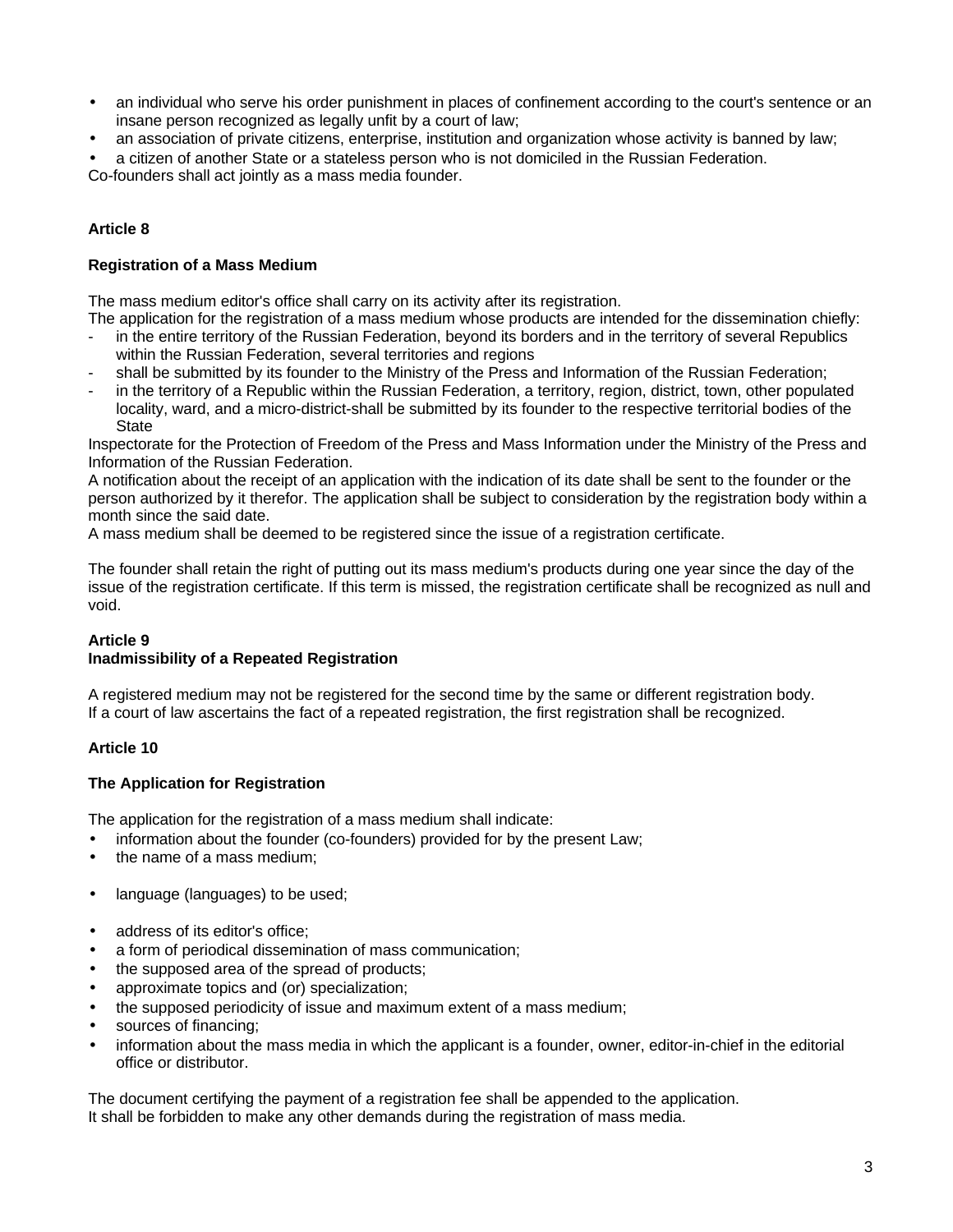## **Article 11 Re-registration and Notification**

The replacement of a founder, the change of co-founders and the alteration of the name, language, and form of the periodical dissemination of mass communication, the area where the mass medium products are spread shall be allowed subject to the re-registration of this mass medium.

Mass media shall be re-registered in the same order as they are registered.

A mass medium whose activity is terminated by decision of a court of law shall not be re-registered.

If the editorial office changes its place of location, alters the periodicity of its issue and maximum size, the founder shall be obliged to notify in written form the registration body within a month.

## **Article 12 Release from Registration**

No registration is required for the following mass media:

- the mass information media founded by the organs of legislative, executive and judicial power to publish nothing but their official communications and materials, normative and other acts;
- periodicals with a total print of not less than one thousand copies;
- radio and television programs disseminated through cable networks, limited by the premises and area of one governmental institution, educational establishment industrial enterprise or organization that has not more than ten subscribers;
- audio- and video-programs spread in recording with a total printing of not more than ten copies.

## **Article 13 Refusal of Registration**

The registration of a mass medium is possible on the following grounds alone:

- if an application is field on behalf of a private citizen, association of individuals, an enterprise, institution or organization not possessing the right of instituting mass media in keeping with the present Law;
- if information indicated in an application does not correspond to the reality;
- if the name, approximate topics and (or) the specialization of a mass medium represent an abuse of the freedom of mass communication in terms of the first part of Article 4 of the present Law;
- if the respective registration body or the Ministry of the Press and Information of the Russian Federation has registered earlier a mass medium with the same name and form of dissemination of mass communication.

A notification about the refusal of registration shall be forwarded to the applicant in written form with the indication of the grounds for the refusal provided for by the present Law.

The application for the registration of a mass medium shall be returned to the applicant without consideration, with the indication of a ground for the return:

- if the application has been filed with the violation of the requirements of the second part of Article 8 or the first part of Article 10 of the present Law;
- if the application on behalf of the founder has been filed by the person who has no authority for this;
- if a registration fee has not been paid.

The application shall be accepted for consideration after the removal of violations.

### **Article 14 The Registration Fee**

A registration fee shall be collected for the issue a registration certificate in the order and amounts defined by the Government of the Russian Federation. A higher registration fee shall be established for mass media specializing in the issue of communications and advertising and erotic materials, while a reduced registration fee shall be introduced for mass media specializing in the issue of communications and materials intended for children, adolescents and disabled persons and used for educational, cultural and enlightening purposes.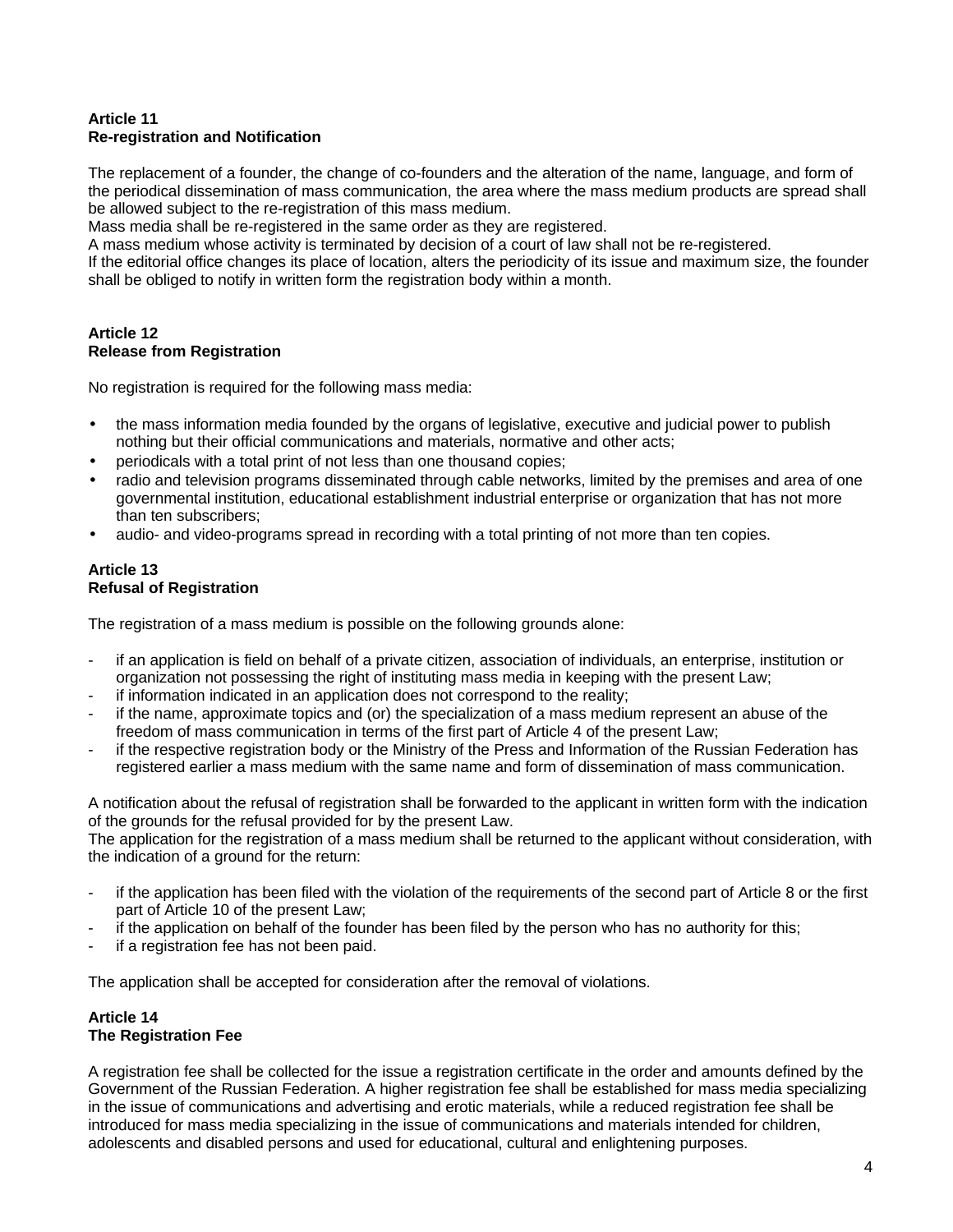In case of a refusal of registration and equally of a refusal to undergo registration the applicant shall have the right to refund the registration fee during three months beginning with the date of receipt of a registration application indicated in the notification. The document testifying to the payment of a registration fee shall be a ground for the return of money in the place of its payment. At the request of the applicant the note ("Not registered") shall be made on this document by the registration body.

# **Article 15**

## **Recognition of a Registration Certificate as Null and Void**

A certificate of the mass medium registration may be recognized as null and void exclusively by a court of law in civil proceedings upon the statement by the registration body or the Ministry of the Press and Information of the Russian

Federation only in the following cases:

- if a registration certificate has been obtained by fraud;
- if a mass medium does not appear (does not go on air) for a term exceeding one year;
- if the statutes of an editorial office or the agreement replacing them has not been adopted and (or) has not been approved during three months since the first publication or airing of the given mass medium;
- if the given mass medium has been registered for the second time.

The registration fee shall not be subject to return upon the recognition of a registration certificate as invalid.

#### Article 16

#### Termination or Suspension of Activity

The functioning of a mass medium may be terminated or suspended only by decision of its founder or by a court of law in civil proceedings at the suit filed by the registration body or the Ministry of the Press and Information of the Russian Federation.

The founder shall have the right to terminate or suspend the functioning of a mass medium exclusively in cases and in the order envisaged by the statutes of the editorial office or the agreement concluded between the founder and the editorial office (editor-in-chief).

Repeated (during twelve months) breaches by the editorial office of the requirements of Article 4 of the present Law, on whose occasion the registration body or the Ministry of the Press and Information of the Russian Federation has made written warnings to the founder and (or) the editorial office (editor-in- chief) and likewise the non-execution of the court's ruling on the suspension of the mass medium shall be grounds for the termination of the activity of the mass medium by the court of law.

Only the need for the security for a suit, envisaged by the first part of this Article may serve as a ground for the suspension by a court of law of the activity of a mass medium. The termination of the functioning of a mass medium shall entail the invalidity of the certificate of its registration and the statutes of the editorial office.

#### Article 17

## Accrual of Rights and Duties

The rights and duties of the founder and the editorial office stipulated by the present Law shall emerge since the time of registration of a mass medium, while those envisaged by the statutes of the editorial office shall emerge since the time of their approval. The founder, editorial office, publisher or distributor may in addition institute mutual rights and duties on a contractual basis. The provisions of the statutes and agreements shall not run counter with the present Law and other legislative acts of the Russian Federation.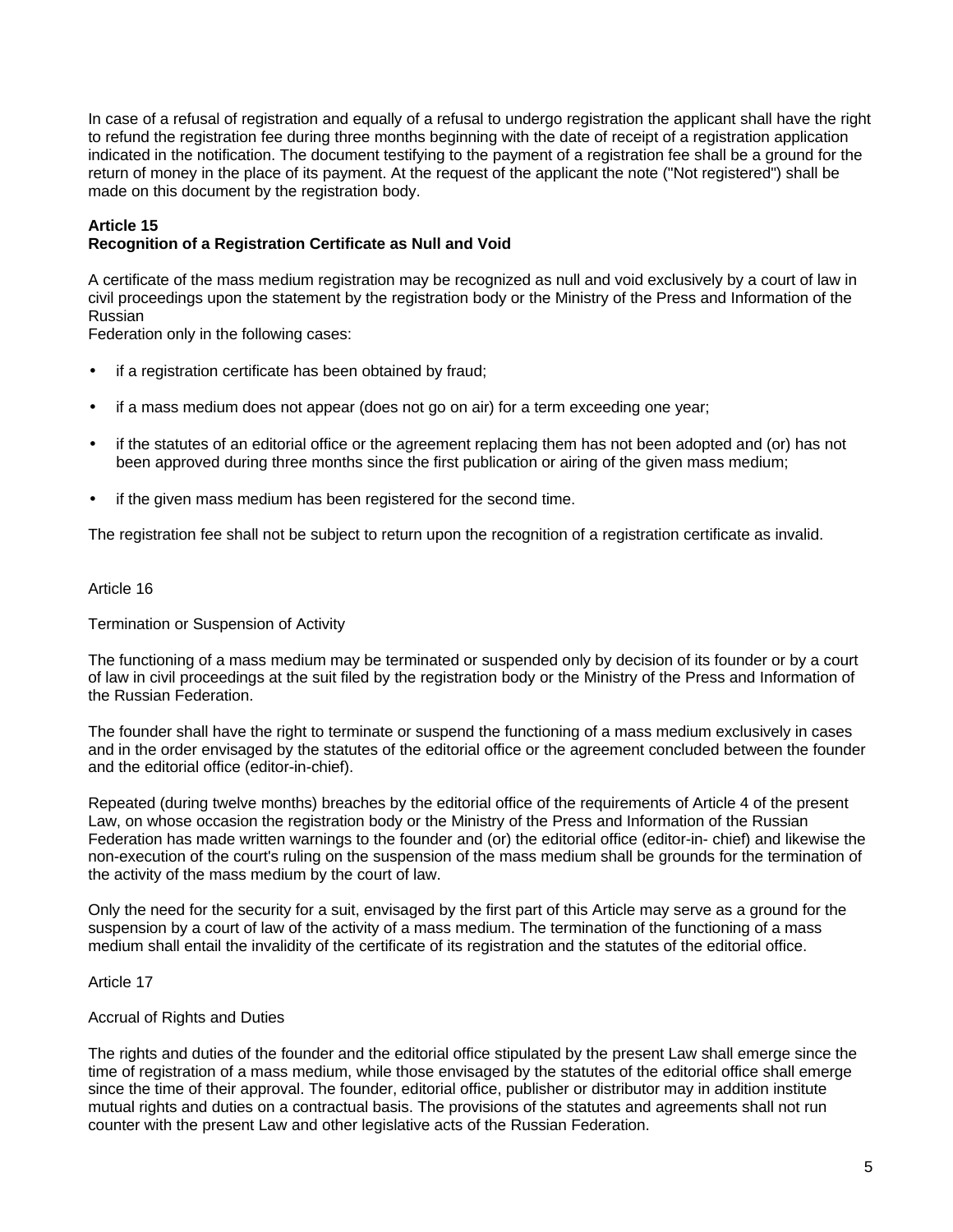#### **Article 18 The Status of a Founder**

The founder shall approve the statutes of an editorial office and (or) conclude an agreement with the editorial office of a mass medium (editor-in-chief).

The founder shall be free to oblige the editorial office to feature free of charge or within the specified period a message or material on his behalf (the statement of the founder). The maximum scope of the founder's statement shall be determined by the statutes of an editorial office, its agreement or any other contract concluded with the founder. The founder shall be liable for claims and suits connected with his statement. If the fact that the said message or material belongs to the founder has not been stipulated by the editorial office, the latter shall act as a co-defendant.

The founder shall have no right to interfere in the activity of a mass medium, except for the cases provided for by the present Law, the statutes of its editorial office or the agreement concluded between the founder and the editorial office (editor-in-chief).

The founder may transfer his rights and duties to a third person with the consent of the editorial office and the cofounders. If the founder-the association of private citizens, the enterprise, institution, organization, state body-is liquidated or reorganized, its rights and duties shall transfer in full to the editorial office, unless otherwise provided for by its statutes.

The founder may act as an editorial office, publisher, distributor or owner of the editorial office's property.

# **Article 19**

## **The Status of an Editorial Office**

The editorial office shall carry on its activity on the basis of its professional independence.

The editorial office may be a legal entity or an independent business subject organized in any form admitted by the law. If the office of a registered mass medium is organized as an enterprise, it shall also be subject to registration in accordance with the legislation of the Russian Federation on enterprises and business activity and shall be free to carry on in a statutory manner a different activity not banned by the law in addition to the production and issue of a mass medium.

The editorial office shall be exempted from tax payments during two years since the day of the first publication (airing) of a mass medium. The re-registration of a mass medium shall not influence the estimation of the given period. If the founder has ceased the functioning of a mass medium till the expiration of said period, payments shall be collected in full amount for the entire term.

The editorial office may act as a founder of a mass medium, publisher, distributor or owner of the editorial office's property.

The editorial office shall be directed by the editor-in-chief, who discharges his powers on the basis of the present Law, the office's statutes or the agreement concluded between the founder and the editorial office (editor-in-chief). The editor-in-chief shall represent the editorial office in his relations with the founder, publisher, distributor, private citizens, their associations, enterprises, institutions, organizations and state organs, and also in court. He shall bear responsibility for the fulfillment of the requirements made on the activity of a mass medium by the present Law and other legislative acts of the Russian Federation.

## **Article 20 The Statutes of an Editorial Office**

The statutes of a mass medium's editorial office shall be adopted at the general meeting of the collective of journalists (the editorial office employees on the staff) by a majority vote in the presence of not less than two thirds of its membership and shall be endorsed by the founder. The statutes of the editorial office shall define:

- the mutual rights and duties of the founder, editorial office and the editor-in-chief;
- the powers of the collective of journalists, the editorial office employees on the staff;
- the order of appointment (election) of the editor-in-chief, editorial board and (or) other organs of management of the editorial office;
- the grounds and order of termination and suspension of the functioning of a mass medium;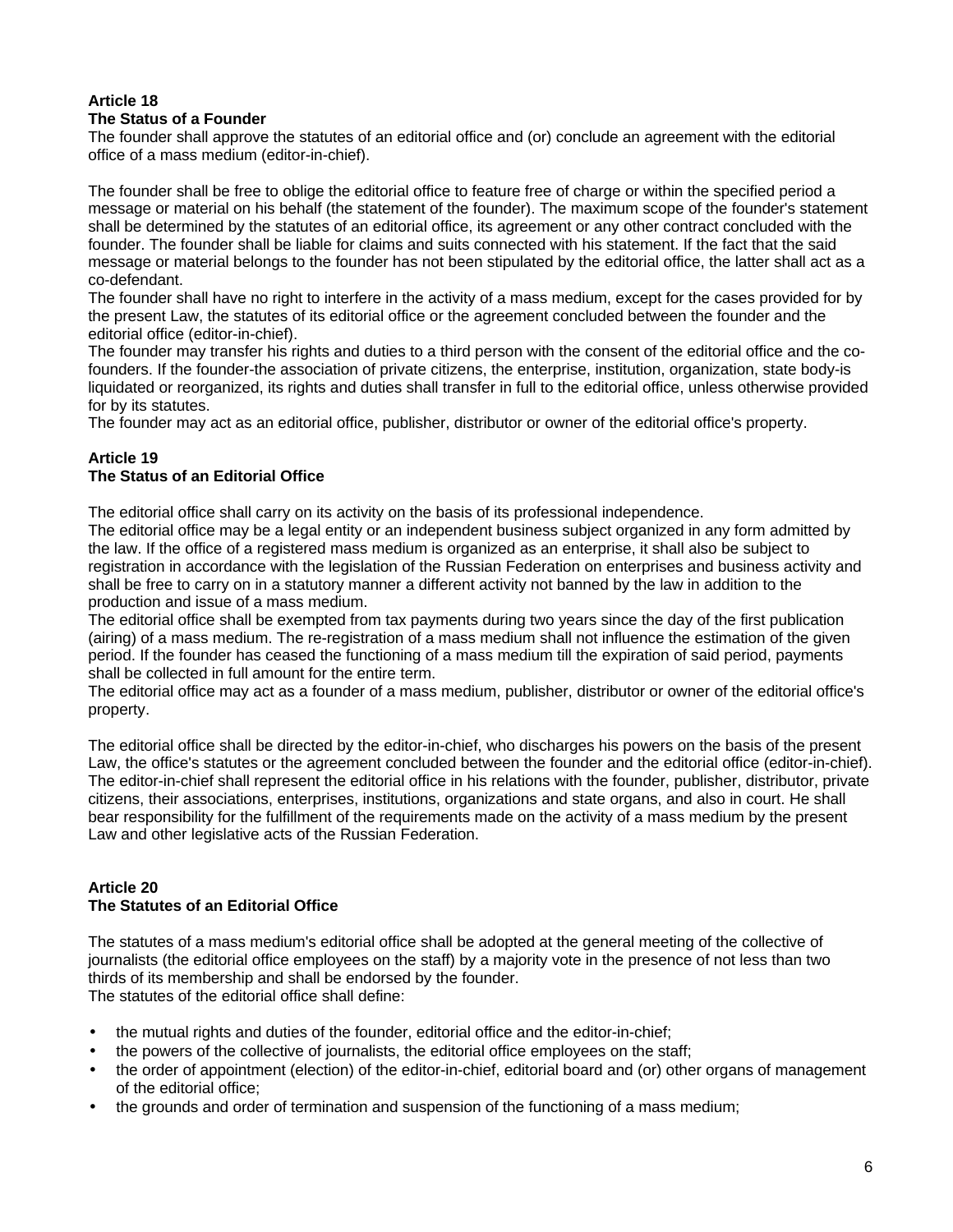- the transfer and (or) preservation of the right to the name, other legal consequences of the change-over of the founder, changes in the composition of the co-founders, the termination of the mass medium's activity, the liquidation or reorganization of the editorial office, and the alteration of its organizational structure and legal status;
- the order of confirmation and alteration of the statutes of the editorial office, and also other provisions envisaged by the present Law and other legislative acts.

Pending the confirmation of the statutes of the editorial office and also in case when the latter consists of less than ten persons, its relations with the founder, including the questions listed in Items 1-5 of the second part of the present Article, may be determined by the agreement between the founder and the editorial office (editor-in-chief) that replaces the statutes.

The statutes of the editorial office organized as an enterprise may be simultaneously the statutes of the given enterprise. In this case the editorial office's statutes shall correspond to the legislation on enterprises and business activity.

The copy of the editorial office's statutes or the agreement that replaces than shall be forwarded to the registration body not later than three months since the day of the first publication (airing) of the given mass medium. In this case the editorial office shall be entitled to specify which information contained in its statutes or the agreement that substitutes the latter constitutes a commercial secret.

## **Article 21 The Status of a Publisher**

The publisher shall implement its rights and bear its duties on the basis of the present Law, the Federal Law on the Procedure of Giving Information about the Activity of the Bodies of State Power in the State Mass Media, the legislation on publishing business, enterprises and entrepreneurial activity.

The publisher may act as a founder of a mass medium, editorial office, distributor or owner of its property. Federal Law of the Russian Federation No. 6-FZ of January 13, 1995 amended the first part of Article 21 of this Law.

### **Article 22 Agreements**

The agreement concluded between the co-founders of a mass medium shall determine their mutual rights, duties, responsibility, the order, terms and the legal consequences of changes in the composition of the founders, and the procedure for the adjustment of disputes between them.

The agreement concluded between the founder and the editorial office (editor-in-chief) shall determine the production, property and financial relations between them: the order of assignment and use of monetary resources on the upkeep of the editorial office, the allocation of profit, the formation of funds and the compensation for losses, the obligations of the founder to provide proper production, welfare, living and working conditions of the editorial office's employees. Every co-founder or all the co-founders together may act as a party to the agreement with the editorial office.

The agreement concluded between the editorial office and the publisher shall determine the production, property and financial relations between them, the mutual distribution of the right of publication, the obligations of the publisher for the material and technical supply of the production of the mass medium items, and the responsibilities of the parties.

The founder, editorial office (editor-in-chief) and the publisher may also conclude other agreements between themselves, and with the distributor as well.

# **Article 23 News Agencies**

The status of the editorial office, publisher, distributor and the legal treatment of mass media shall also extend to the news agencies in the process of applying the present Law.

A bulletin, newsletter, any other publication or program with a permanent name set up by a news agency shall be registered in the order prescribed by this Law.

When messages and materials of a news agency is disseminated by another mass medium, reference to the news agency shall be obligatory.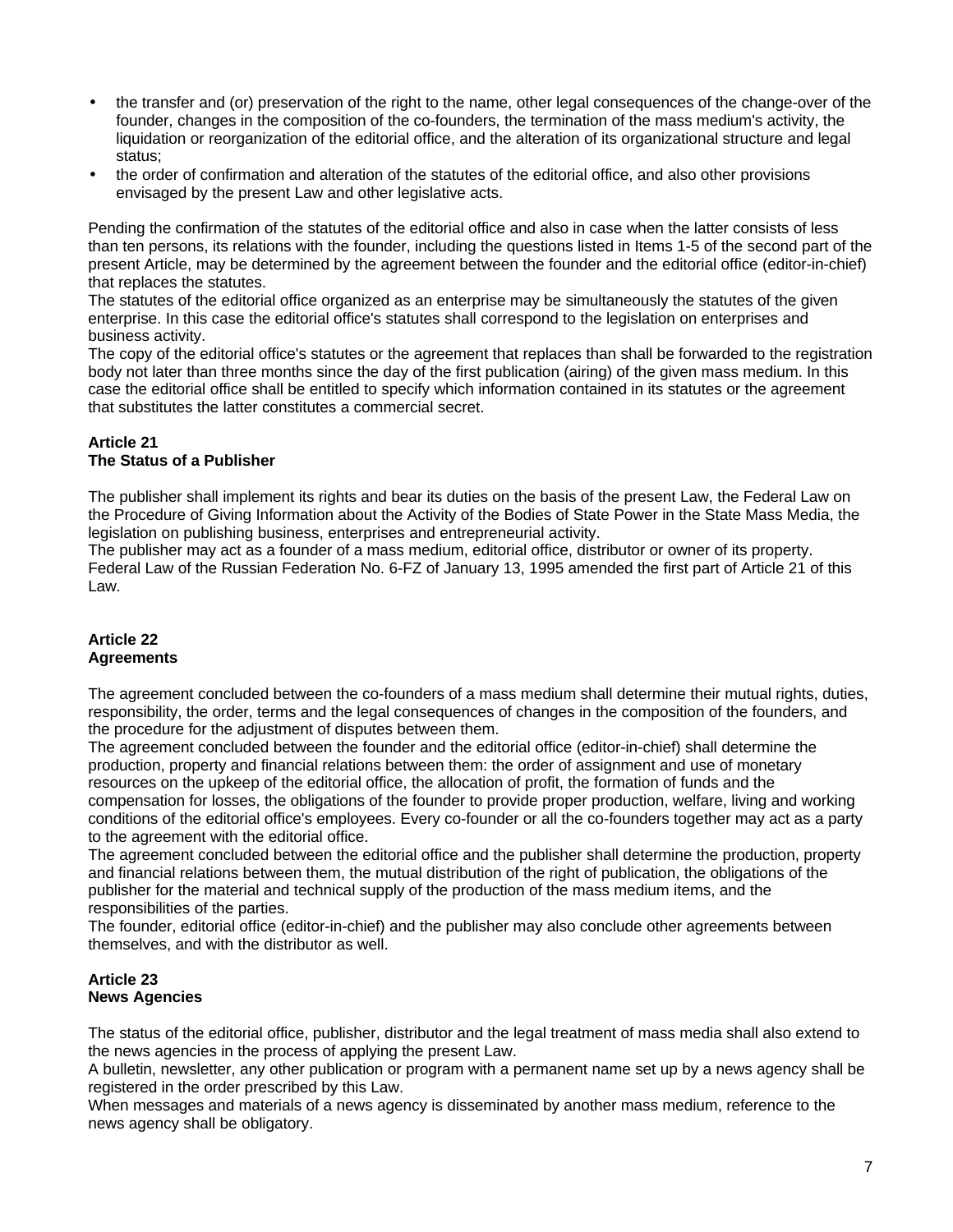## **Article 24 Other Mass Media**

The rules introduced by this Law for periodical printed publications shall be applicable to the periodical dissemination with a total print of 1,00 and over copies of the texts formed with the aid of computers and (or) kept in their data banks or data bases, and also to any other mass media whose printed output is spread in the forms messages, materials and pictures.

The rules introduce by this Law for radio and TV programs shall be applicable to the periodical dissemination of mass communication through teletext and videotext systems and other telecommunication networks, unless otherwise provided for by the legislation of the Russian Federation.

## **CHAPTER III MASS COMMUNICATION**

#### **Article 25 The Order of Dissemination**

Private citizens, their associations, officials, enterprises, institutions, organizations and state agencies shall not be allowed to prevent the lawful dissemination of mass communication products.

The dissemination of mass communication products shall be deemed to be commercial, if payments are made for them. Products designed for non-profit dissemination shall have the note "gratis" and may not be an object of commercial circulation.

The demonstration of video recordings in living quarters and also the taking of single copies of them, unless a payment is made directly or indirectly, shall not be regarded as the dissemination of mass communication products in the meaning of the present Law.

The retail sale of periodical publications, including sale from hand to hand, shall not be liable to limitations, except for the publications provided for by the present Law. The retail sale of the total print of periodicals in places which are not of public resort-in special premises or in other facilities where a special regime has been instituted by their owner or the person authorized to manage his property-shall be allowed only with the consent of said persons. In case the editorial office, publisher or distributor violates the author's property or personal non-property rights and in other cases provided for by the law, the dissemination of mass communication products may be terminated by decision of a court of law.

# **Article 26 Airing**

Mass communication products shall be disseminated only after the editor-in-chief permits publication or airing.

## **Article 27 Publisher's Imprint**

Every issue of a periodical printed publication shall contain the following information:

- the name of the publication;
- the founder (co-founders);
- the full name of the editor-in-chief;
- the ordinal number of the issue and the date of its appearance and for newspapers also the time of signing for press (under the adjusted schedule and actual time);
- postal index for publications distributed by post offices;
- total circulation;
- price or the note "free-market price" or "grants";
- the addresses of the editorial office, publisher and the printing house.

With every airing of a radio or TV program and during the uninterrupted broadcasting at least four times a day the editorial office shall be obliged to announce the program name.

Every copy of audio-, video- or newsreel program shall contain the following information: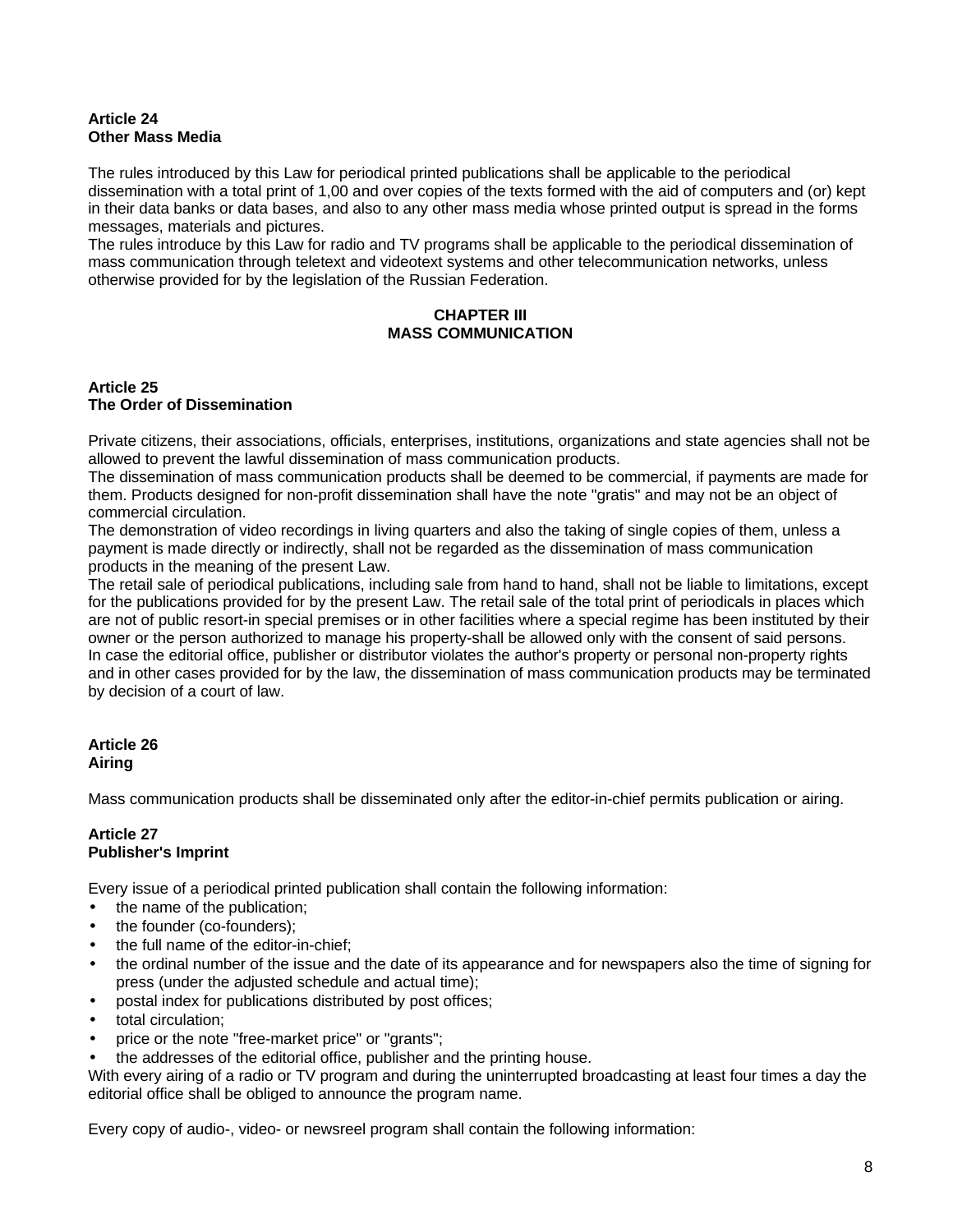- the program name;
- the date of appearance (or run) and the issue number;
- the name and initials of the editor-in-chief;
- total circulation;
- the editorial office and its address:
- price or note "free-market price" or "grants."

Reports and materials of a news agency shall be accompanied with its name.

If a mass medium is not released from registration, the import shall also indicate the registration body and the respective registration number.

## **Article 28 Total Circulation**

The total circulation of a periodical printed publication, an audio-, video- and newsreel program shall be determined by the editor-in-chief by agreement with the publisher.

The confiscation and also the destruction of the circulation or the part thereof shall be allowed only by the decision of a court of law that has entered into force.

A circulation fee shall be instituted for mass media specializing in the production of advertising or erotic products and collected in the order determined by the Government of the Russian Federation.

## **Article 29 Deposit Copies**

Obligatory free deposit copies of periodicals, including those released from registration on the strength of Article 12 of the present Law shall be sent upon the manufacture of the initial issue of the print by the editorial office to the founder (co-founders), the body that has registered the given mass medium, the Ministry of the Press and Information of the Russian Federation, the Scientific and Production Association of the All-Union Book Chamber, the Lenin State Library of the USSR, the Saltykov-Shchedrin State Public Library, the Library of the Supreme Soviet of the Russian Federation and the Library of the President of the Russian Federation.

The Ministry of the Press and Information of the Russian Federation shall have the right to oblige the editorial offices to send paid copies to other institutions and organizations as well.

# **Article 30**

# **The Federal Television and Radio Broadcasting Commission**

The Federal Television and Radio Broadcasting Commission shall elaborate the state policy in the field of licensing radio and TV broadcasting and pursue it both directly or through the territorial TV and radio broadcasting commissions.

The order of forming and operating the Federal Television and Radio Broadcasting Commission and territorial commissions shall be determined by the Law of the Russian Federation.

Federal Law No. 87-FZ of June 6, 1995 on Amending the Law of the Russian Federation on Mass Media amended Article 30 of this Law.

# **Article 31 Licenses for Broadcasting**

Broadcasting licenses shall be issued by the Federal Television and Radio Broadcasting Commission and territorial commissions.

The broadcasting licenses shall give to its holder the right to disseminate mass media products registered in keeping with the present Law by using the technical means of air or cable television or radio broadcasting, including that owned by him subject to the observance of the license terms.

If there is no technical possibility of broadcasting with stated characteristics ore with those related to them, the broadcasting license shall not be issued.

The broadcasting license may be denied on the grounds provided for by the competition terms, if applications are considered on a contest basis.

The concession of a broadcasting license to another person shall be allowed only with the consent of the body that has issued it with the appropriate reissuing of the license.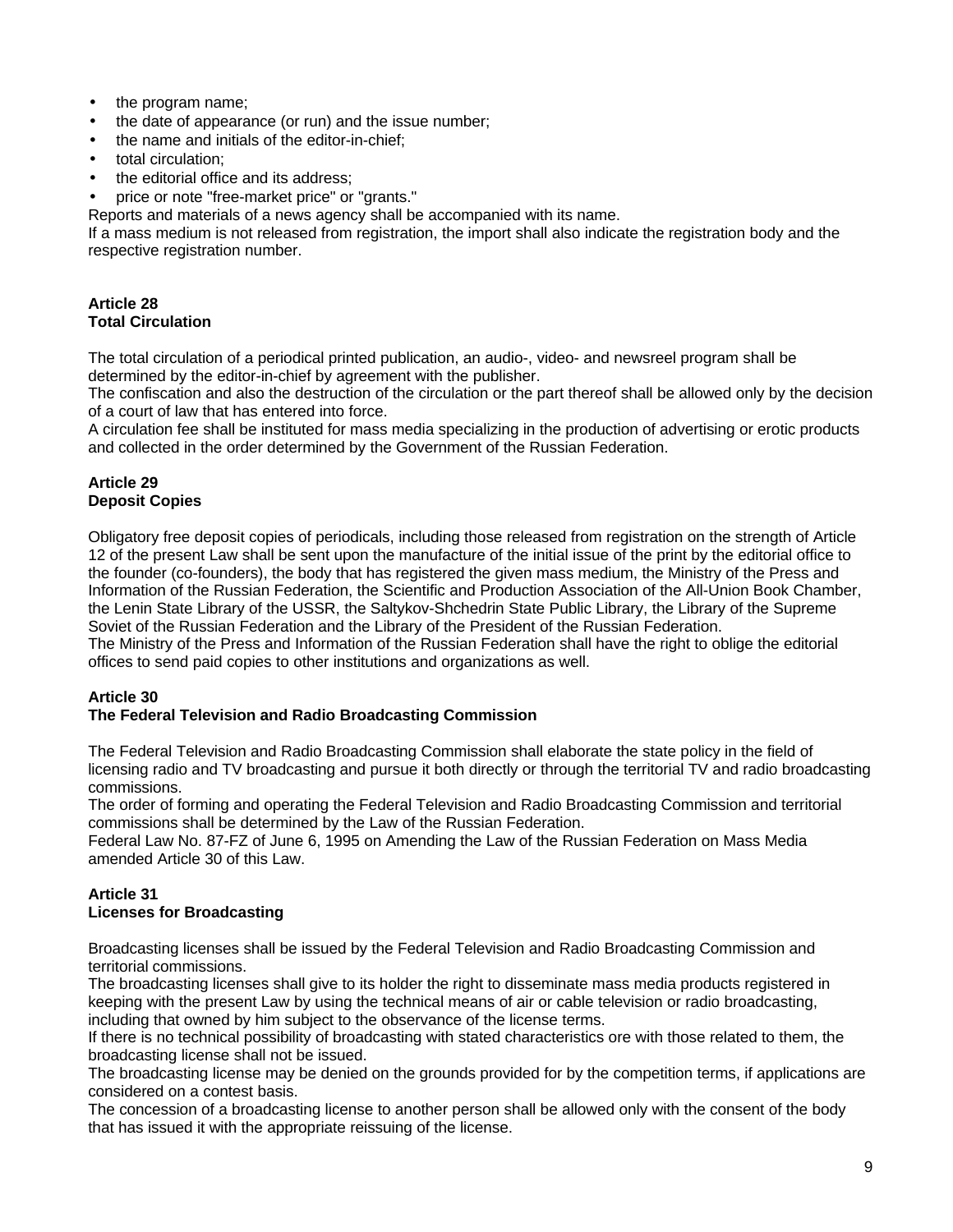The amount and order of collecting the payment for a broadcasting license, and also for the reissuing of the license shall be established by the Government of the Russian Federation.

## **Federal Law No. 87-FZ of June 6, 1995 on Amending the Law of the Russian Federation on Mass Media amended paragraph 1 of Article 31 of this Law.**

#### **Article 32 Cancellation of a License**

A license shall be cancelled in the following cases:

- if it was received by fraud;
- if license terms have been repeatedly broken or the rules for disseminating radio and TV programs, provided for by the present Law, have been violated, in connection with which warnings have been made in written form;

• if the broadcasting commission has ascertained the fact of concealed concession of a license.

The laws of the Russian Federation may provide for additional grounds for the cancellation of licenses.

The license shall be cancelled by decision of the body that has granted it or by the Federal Television and Radio Broadcasting Commission.

When a license has been cancelled, the payment for it shall not be returned.

## **Article 33 Radio and Television Jamming**

The creation of jamming that prevents the sure reception of radio and TV programs, that is, the spread of radio, TV and other technical signals in the frequency band in which broadcasts are made under the license, shall entail responsibility in keeping with the legislation of the Russian Federation.

Industrial jamming arising during the operation of technical devices in the course of economic activity shall be removed at the expense of the persons owning or managing the source of this jamming.

# **Article 34 The Storekeeping of Radio and TV Broadcasting Materials**

In order to obtain evidence of importance for the proper adjustment of disputes, the radio and TV program sections shall be obliged:

- to preserve the materials of their own broadcasts recorded and aired;
- to fix broadcast that have gone on air in their registration log;

The registration log shall indicate the date and time of going on air, the topic of a broadcast, its author, announcer and participants.

The terms of storekeeping shall be as follows:

- for broadcast materials-not less than one month since the day of going on air;
- for the registration log-not less than one year since the date of the latest entry in it.

#### **Article 35 Obligatory Reports**

The editorial office shall be obliged to publish free of charge and in the prescribed period:

- the court's decision that has come into force and contains the demand for its publication in a given mass medium;
- the report on the functioning of an editorial office, received from the body that has registered the given mass medium.

The editorial offices of the mass media founded by state agencies shall be obliged to publish on the demand of these agencies their official reports in the order regulated by their statutes or the agreements that replace them, and also other materials whose publication in these mass media is provided for by the legislation of the Russian Federation.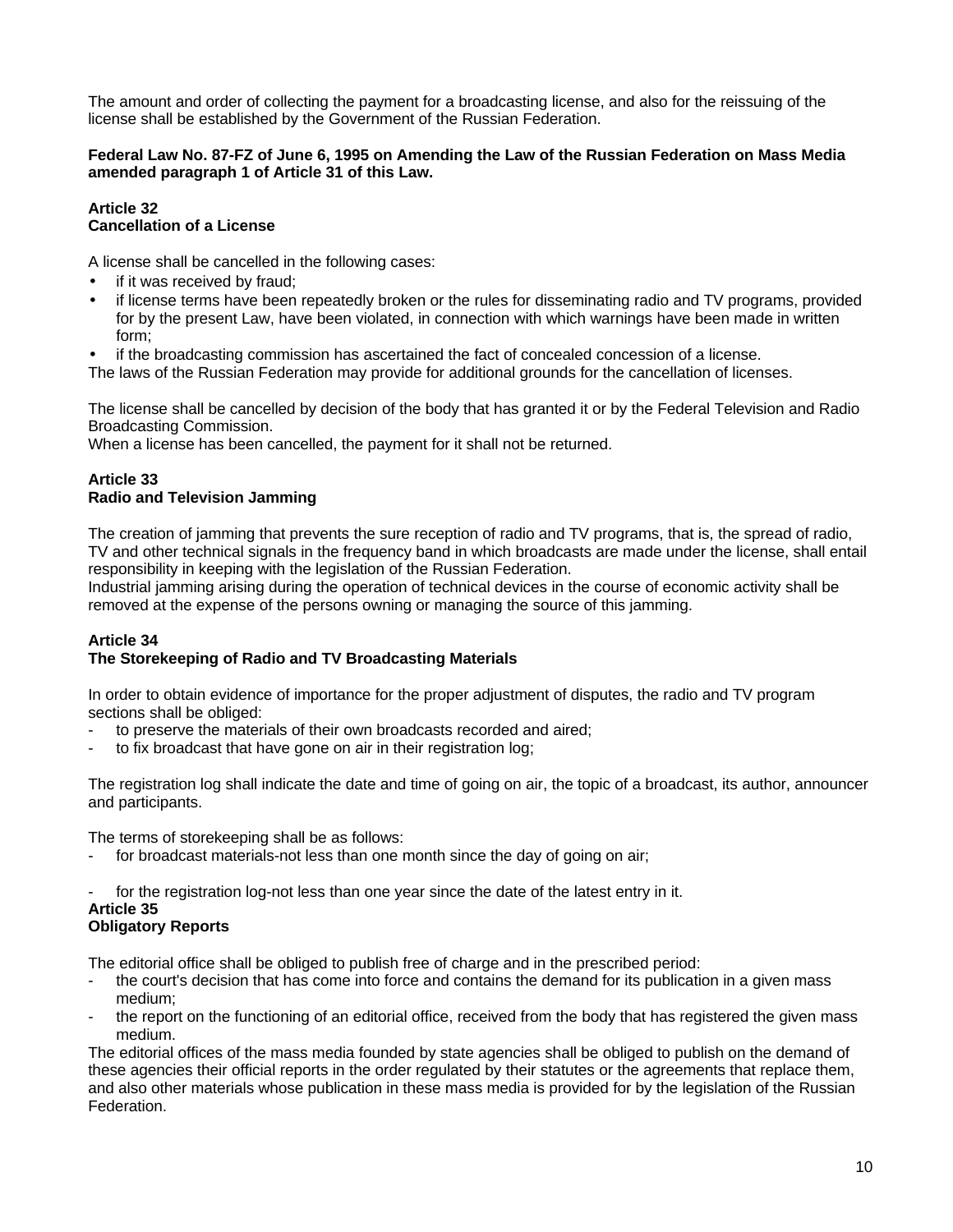The state mass media must publish information and materials of the federal bodies of state power and of the bodies of state power of the entities of the Russian Federation in the procedure established by the Federal Law on the Procedure of Giving Information about the Activity of the Bodies of State Power in the State Mass Media. The editorial offices of the state mass media must release (broadcast) without delay and free of charge upon demand of the State Fire-Fighting Service of the Ministry of the Interior of the Russian Federation operational information on issues of fire safety.

#### **Federal Law of the Russian Federation No. 6-FZ of January 13, 1995 introduced the third part to Article 35 of this Law.**

Federal Law of the Russian Federation No. 211-FZ of December 27, 1995 introduced the fourth part to Article 35 of this Law.

## **Article 36 Advertisement Distribution**

Dissemination of advertising in mass media shall be carried on according to the rules set by the legislation of the Russian Federation on advertising.

### **As formulated in the Federal Law of the Russian Federation No. 30-FZ of March 2, 1998.**

## **Article 37**

### **Erotic Publications**

A mass medium specializing in erotic reports and materials shall be understood to mean for purposes of the present Law a periodical edition or a program, which in general and systematically use public interest in sex. The distribution of the issues of specialized radio and TV erotic programs without signal coding shall be allowed only from 23 hours p.m. to 4 hours a.m., local time, unless otherwise stipulated by the local administration. The retail sale of the products of mass media specializing in erotic reports and materials shall be allowed only in sealed transport packages and specially designed premises, the arrangement of which is determined by the local administration.

#### **CHAPTER IV**

## **RELATIONS OF MASS MEDIA WITH PRIVATE CITIZENS AND ORGANIZATIONS**

#### **Article 38 The Right to Information**

Through mass media private citizens shall have the right to the operative receipt of authentic information about the activities of state organs and organizations, public associations and their officials. State organs and organizations, public associations and their officials shall submit information about their activities to mass media in reply to the inquiries of editorial offices or broadcasting sections, and also by holding

# **Article 39**

## **Information Inquiry**

The editorial office or broadcasting section shall have the right to request information about the activities of state organs and organizations, public associations and their officials. The request for information is possible both in oral and written form. This information shall be submitted by the heads of said organs, organizations and associations, their deputies, press service workers or other persons authorized within their terms of reference.

## **Article 40**

#### **Refusal to Submit Information and Delayed Information**

press conferences, circulating reference and statistical materials and other forms.

Refusal to submit requested information is possible if only the latter contains the data comprising a state, commercial or any other secret specially protected by the law. A notification about the refusal shall be handed over to the representative of an editorial office within three days since the day of the receipt of the inquiry about said information.

The notification shall indicate: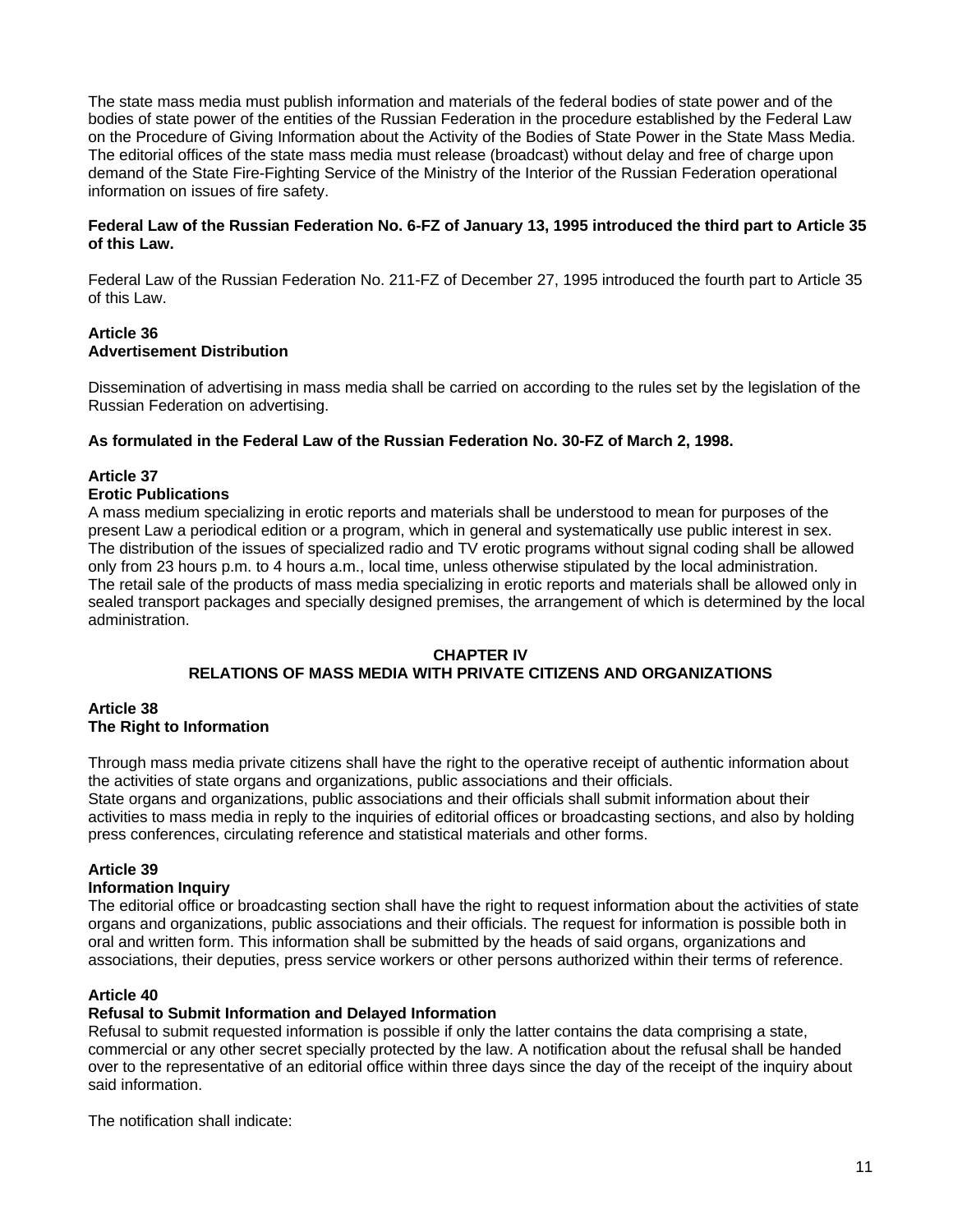- the reasons why requested information can not be separated from the information comprising a specially lawprotected secret;
- the official who refuses to submit information;
- the date of decision-taking on the refusal.

A delay in submitting requested information is possible, if the required data cannot be presented within seven days. A notification about the delay shall be handed over to the representative of an editorial office within three days since the day of receipt of the written inquiry of information.

The notification shall indicate:

- the reasons why the requested information cannot be presented within seven days;
- the date on which requested information will be presented;
- the official who fixed the delay;
- the date of decision-taking on the refusal.

# **Article 41**

## **Confidential Information**

The editorial office shall not have the right to divulge in distributed reports and materials the information submitted by a private citizen with the proviso of keeping this information secret.

The editorial office shall be obliged to keep the source of information secret and shall not have the right to name the person who has submitted information with the proviso of non-divulgence of his name, except for the case when the corresponding demand came from a court of law in connection with case it disposes of.

The editorial office shall not have the right to divulge in distributed reports and materials the information, that directly or indirectly points to the identity of a minor who committed a criminal offence or is suspected in doing it, as well as one who committed a juvenile delinquency or a misdemeanor, without permission of the minor and his/her legitimate representative.

The editorial office shall not have the right to divulge in distributed reports and materials the information, that directly or indirectly points to the identity of a minor who is found a victim, without permission of the minor and (or) his/her legitimate representative.

## **The third and fourth paragraphs were added by Federal Law No. 110-FZ of July 7, 2000.**

## **Article 42**

#### **Author's Works and Letters**

The editorial office shall be obliged to observe the rights to the used works, including copyrights, the rights of publication and other rights to intellectual property. The author or any other person who possesses the right to a work may stipulate the special terms and character of using the work he presents to the editorial office. The letter addressed to an editorial office may be used in reports and materials of the given mass medium, unless its meaning is distorted and the provisions of this Law are violated. The editorial office shall not be obliged to answer the letters sent by private citizens and to send these letters to the organs, organizations and officials which are competent to consider them.

No one has the right to oblige the editorial office to publish the work, letter or any other communication it has declined, unless otherwise provided for by law.

## **Article 43**

## **The Right of Refutation**

A private citizen or organization shall have the right to demand from the editorial office disproof of information that does not correspond to the reality and denigrates their honor and dignity and that was spread by the given mass medium. The same right shall belong to the lawful representatives of the person, if he himself or she herself has no opportunity of demanding refutation. If the editorial office of a mass medium does not possess evidence of the fact that the information it has disseminated corresponds to the reality, it shall be obliged to refute this information in the same mass medium.

If a private citizen or organization has submitted the text of refutation, this text shall be subject to dissemination provided it complies with the requirements of the present Law. The radio or television program section, which is obliged to spread the refutation, may enable the person or the representative of the organization who demanded the refutation to read out his own text and transit it in transcription.

**Article 44 The Order of Refutation**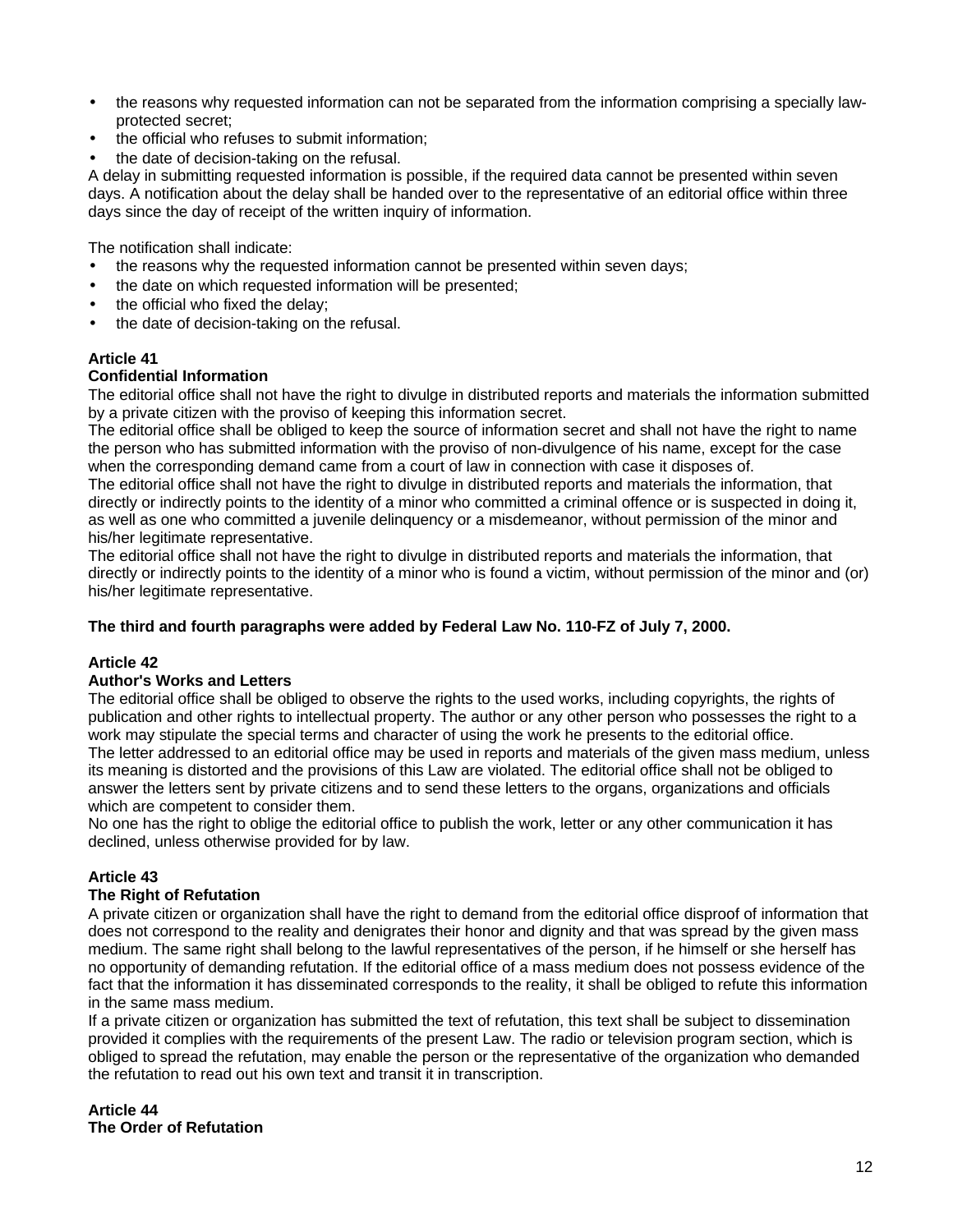The refutation shall indicate which information does not correspond to the reality, when and how it was spread by the given mass medium.

Refutation published in a periodical printed publication shall be set up with the same type and featured under the heading "Refutation", as a rule, in the same place where the refuted report or material is placed. Over radio and television the refutation shall be transmitted at the same time of a day and, as a rule, in the same broadcast that the refuted report or material is transmitted.

The scope of refutation may not exceed twice as much the scope of the reflected fragment of the report or material. It shall not be demanded that the text of the refutation be shorter than one standard page of the typewritten text. The refutation transmitted over radio or television shall not take up less airtime than is required for the announcer to read out one standard page of the typewritten text.

The refutation shall follow:

- in mass media that are to be published or go on air at least one time in a week during ten days since the receipt of the demand about the refutation or of its text;
- in other mass media, in the prepared or in the text planned issue.

During one month since the day of receipt of the demand for refutation or its text the editorial office shall be obliged to notify in written form the interested person or organization about the supposed time-limit of the dissemination of the refutation or about the refusal of its spread with the indication of the grounds for the refusal.

# **Article 45**

### **Grounds for the Refusal of Refutation**

The refutation may be refused, if the respective demand or the submitted text of the refutation:

- represents the abuse of the freedom of mass communication in the sense of the first part of Article 4 of the present Law;
- contradicts the court's decision that has entered into legal force;

is anonymous.

The refutation may be denied:

- if somebody disproves the information that has been disproved by the given mass medium;
- if the demand for refutation or the submitted text was received by the editorial office upon the expiration of one year since the day of the spread of the refuted information by the given mass medium.

The refusal of refutation or the infringement of the order established by the present Law may be appealed against with a court law during one year since the day of the spread of the refuted information in accordance with the civil procedure legislation of the Russian Federation.

# **Article 46**

## **The Right to Answer**

A private citizen or organization, in respect of whom a mass medium has spread information that runs counter to the reality or impinges on the rights and lawful interests of the citizen, shall have the right to give the answer (commentary or retort) in the same mass medium.

The rules contained in Articles 43-45 of the present Law shall be applicable to the answer or refusal to this reply. The answer to the reply shall be featured at least in the next issue of a mass medium. This rule shall not extend to editorial commentaries.

### **CHAPTER V THE RIGHTS AND DUTIES OF THE JOURNALIST**

#### **Article 47 The Rights of the Journalist**

The journalist shall have the right:

- to look for, inquire, receive and spread information;
- to visit state organs and organizations, enterprises and institutions, the press organs or press services of public associations;
- to be received by officials in connection with the inquiry of information;
- to get access to documents and materials, with the exception of their fragments containing information comprising a state, commercial or any other specially law-protected secret;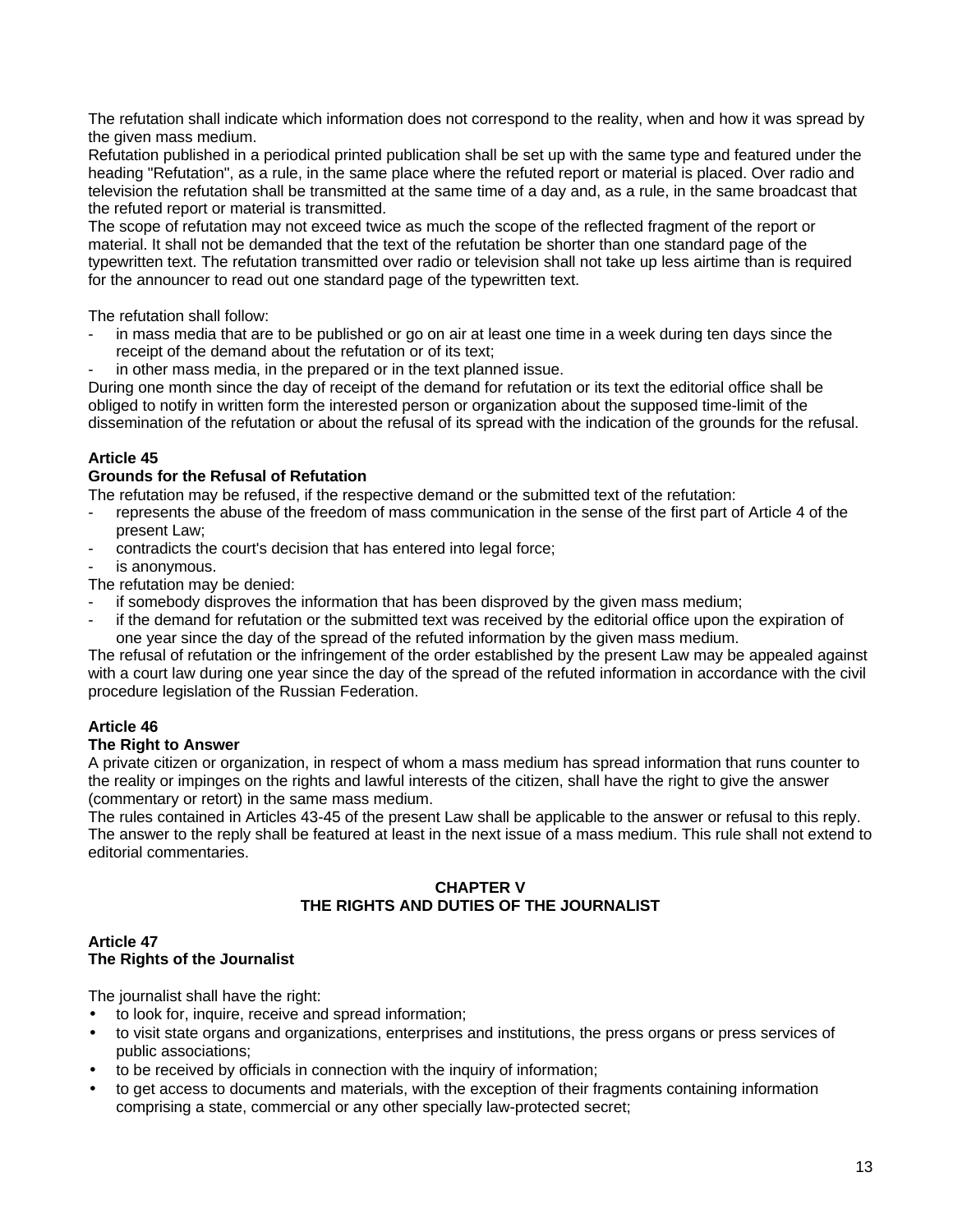- to copy, publish, announce or reproduce by any other method documents and materials subject to the observance of the requirements of the first part of Article 42 of the present Law;
- to make recordings with the use of audio- and video-equipment, photography and cine-photography, except for the cases provided for by law;
- to visit specially protected places of natural disasters, accidents and catastrophes, mass disorders and mass gatherings, and also localities where a state of emergency is declared; to attend meetings and demonstrations;
- to verify the authenticity of the information he or she has received;
- to set forth his or her personal judgements and assessments in reports and materials intended for dissemination under his or her signature;
- to refuse to prepare under his or her signature reports and materials inconsistent with his or her convictions;
- to remove his or her signature put under the report or material whose content was distorted, in his or her opinion, in the process of editorial preparations or to ban or stipulate in any other way the conditions and character of using this report or material in keeping with the first part of Article 42 of the present Law;
- to spread reports and materials he or she prepared under his or her signature, under pseudonym or without any signature.

The journalist shall enjoy other rights granted to him by the legislation of the Russian Federation on mass media.

## **Article 48**

## **Accreditation**

The editorial office shall have the right to file its application with a state organ, organization, and the organ of a public association for the accreditation of its journalists to them.

State organs, organizations, institutions and organs of public associations shall accredit said journalists, provided the editorial offices observe the accreditation rules established by these organs, organizations, and institutions. The organs, organizations, and institutions which accredited journalists shall be obliged to notify them in advance about their meetings, conferences and other events, to supply them with verbatim reports, minutes and other documents, and to create favorable conditions for making entries.

The accredited journalist shall have the right to attend the meetings, conferences and other events held by the accrediting organs, organizations, and institutions, except for the cases when decisions have been taken to hold closed gatherings.

The journalist may be deprived of his or her accreditation, if he or she and the editorial office have infringed the accreditation rules or information which denigrates the honor and dignity of the organization that accredited the journalist and which runs counter to the reality, which fact has been confirmed by the court's decision that has entered into legal force.

The mass media offices' own correspondents shall be accredited in keeping with the requirements of this Article.

#### **Article 49 The Duties of the Journalist**

The journalist shall be obliged:

- to observe the statutes of the editorial office with which he maintains labor relations;
- to verify the authenticity of the information he supplies;
- to satisfy the requests of the persons who submitted information concerning the indication of its source, and also the authorization of a cited pronouncement, if it is made public for the first time;
- to preserve the confidential character of information and (or) its source;
- to receive the consent of a private citizen or his lawful representatives (except for the cases when it is necessary to protect public interests) to the spread in a mass medium of information about his personal life;
- to inform private citizens and officials about audio- and video-recording, photography and cine-photography upon the receipt of data from these persons and officials;
- to inform the editor-in-chief about possible suits and the presentation of other claims envisaged by law in connection with the spread of the communication or material prepared by him;
- to decline the assignment given to him by the editor-in-chief or his editorial office, if its fulfillment involves the infringement of law;
- to produce as soon as required the identity card issued by his editorial office or any other document that certifies his identity and rights, when he carries on professional activities.

The journalist shall also bear other duties established by the legislation of the Russian Federation on mass media.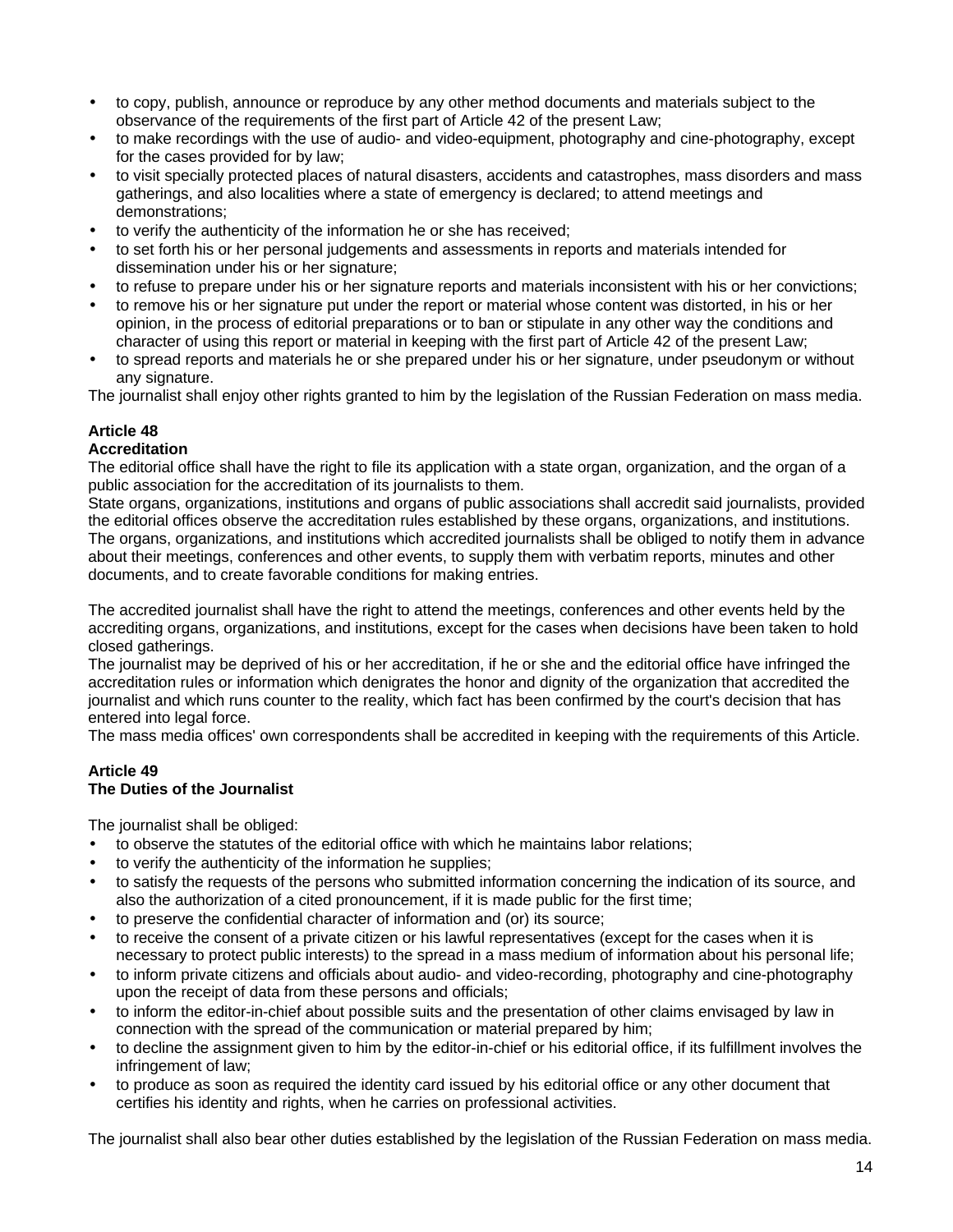In his professional activities the journalist shall be obliged to respect the rights, lawful interests, the honor and dignity of private citizens and organizations.

The State shall guarantee for the journalist, who carries on his professional activities, the protection of his honor, dignity, health, life and property as a person discharging his civil duty.

#### **Article 50 A Hidden Record**

The dissemination of reports and materials prepared with the use of hidden audio- and video-recording, photography and cine-photography shall be allowed in the following cases:

- if this does not infringe the constitutional rights and freedoms of man and citizen;
- if this is necessary to protect public interests and if measures have been taken to prevent a possible identification of outside persons;
- if the record is demonstrated by decision of a court of law.

# **Article 51**

## **Inadmissibility of Abusing the Journalist's Rights**

The rights of the journalist stipulated by this Law shall not be used with the purpose of the concealment or falsification of publicly important information, the spread of rumors under the guise of authentic reports, the collection of information in favor of an outside person or organization, which is not a mass medium. It shall be forbidden to use the journalist's right to spread information with the aim of discrediting a private citizens or particular categories of private citizens exclusively on account of sex, age, race, nationality, language, religion, profession, place of residences and work, and also of political convictions.

## **Article 52**

## **The Special Status of Journalists**

The professional status of journalists established by the present Law shall extend to:

- staff workers of the editorial offices engaged in editing, writing, collecting or preparing communications and materials for newspapers with a large circulation and other mass media whose products are disseminated exclusively within one enterprise (association), organization or institution;
- authors who are not connected with the editorial office or section of a mass medium by labor or other contractual relations but are recognized by it as its free-lance authors or non-staff correspondents when they fulfil the editorial office's assignments.

#### **CHAPTER VI**

## **INTERSTATE COOPERATION IN THE SPHERE OF MASS COMMUNICATION**

#### **Article 53 Interstate Treaties and Agreements**

Interstate cooperation in the sphere of mass communication shall be effected on the basis of treaties and agreements concluded by the Russian Federation.

The editorial offices, sections and the professional associations of journalists shall take part in international cooperation in the sphere of mass communication on the basis of agreements concluded with individuals and legal entities from other States, and also with international organizations.

# **Article 54**

## **The Dissemination of Foreign Information**

Citizens of the Russian Federation shall be guaranteed unimpeded access to reports and materials of foreign mass media.

The reception of programs of direct TV broadcasting shall be limited not otherwise than in cases provided for by interstate treaties and agreements concluded by the Russian Federation.

To disseminate its products, the foreign periodical printed publication, which is not registered in the Russian Federation, has the place of the permanent stay of its founder or editorial office beyond the Russian Federation, and which is financed by foreign States, legal entities or individuals, shall be obliged to receive the permit of the Ministry of the Press and Information of the Russian Federation, unless the procedure for dissemination is established by the interstate agreement concluded by the Russian Federation.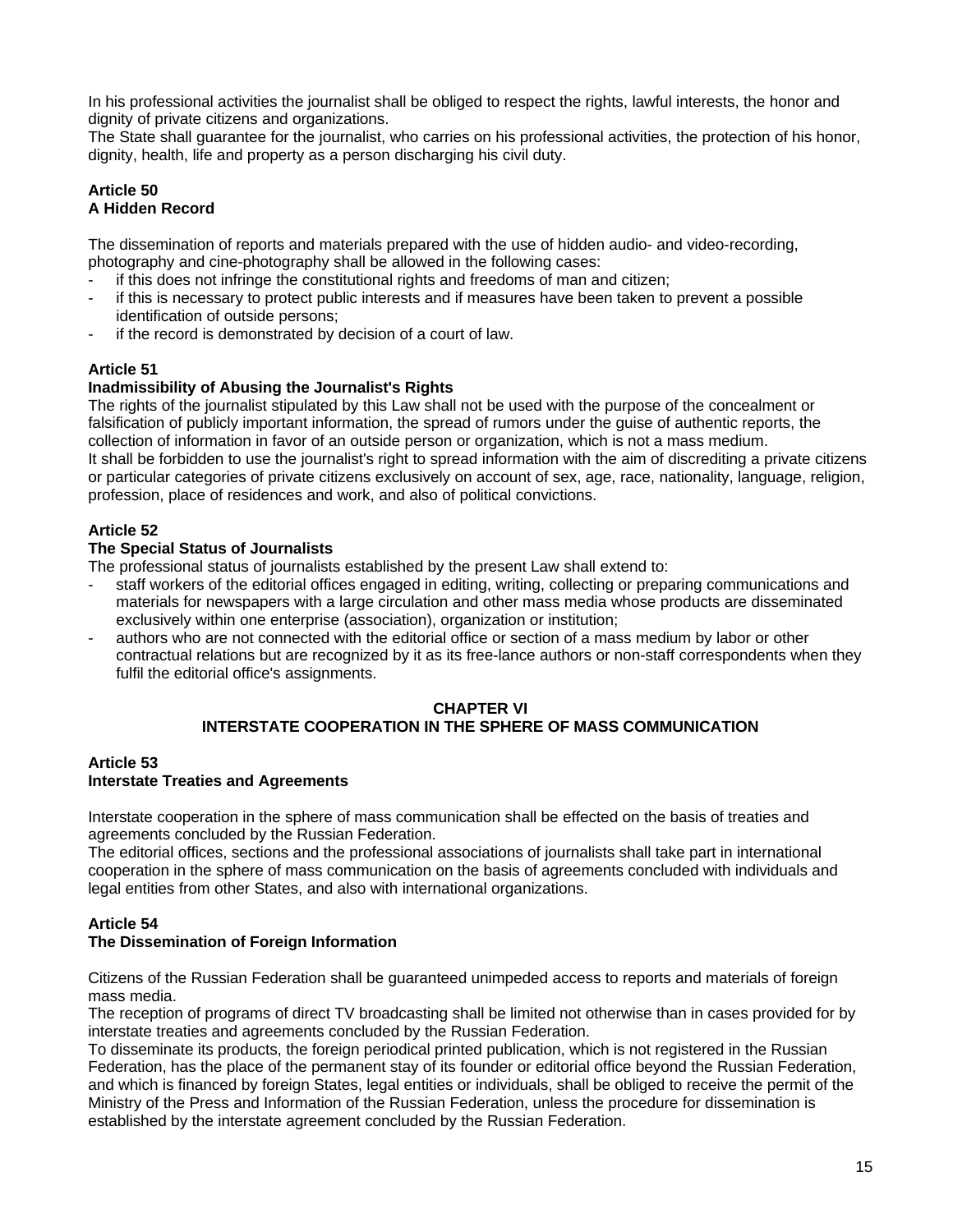## **Article 55 Foreign Correspondents**

The representative office of foreign mass media shall be set up in the Russian Federation with the permission of the Ministry of Foreign Affairs of the Russian Federation unless otherwise provided for by the interstate agreement concluded by the Russian Federation. The foreign representative offices of mass media registered in the Russian Federation shall be set up in the order prescribed by the legislative acts of the Russian Federation and the host country, unless otherwise provided for by the interstate agreement concluded by the Russian Federation.

Foreign correspondents who stay in the Russian Federation shall be accredited by the Ministry of Foreign Affairs of the Russian Federation in keeping with Article 48 of the present Law.

Foreign correspondents, not accredited in the Russian Federation in a statutory manner, shall enjoy the rights and bear the duties as representatives of a foreign legal entity. The following persons shall be released from the obligatory accreditation to carry on professional activities in the Russian Federation:

- foreign correspondents accredited earlier in the USSR or in the sovereign States incorporated in it;
- correspondents of mass media registered earlier by the state organs of the USSR or the sovereign States incorporated in it.

The professional status of the journalist established by the present Law shall extend to the correspondents accredited in the Russian Federation, regardless of their citizenship. The Government of the Russian Federation may introduce retaliatory restrictions with regard to mass media correspondents of the State where there are special limitations on the professional activities of the journalists of the mass media registered in the Russian Federation.

Foreign correspondents of the mass media registered in the Russian Federation, shall enjoy, regardless of their citizenship, the rights and duties of the journalist established by the present Law, unless this runs counter to the legislation of the host country.

# **CHAPTER VII RESPONSIBILITY FOR BREACHING THE LEGISLATION ON MASS MEDIA**

## **Article 56 Placement of Responsibility**

The founders, editorial offices and sections, distributors, state agencies, organizations, institutions, enterprises and public associations, officials, journalists, and the authors of disseminated reports and materials shall bear responsibility for breaching the legislation of the Russian Federation on mass media.

# **Article 57**

## **Absolution from Responsibility**

The editorial office, editor-in-chief and journalist shall bear no responsibility for the dissemination of information that does not conform to the reality and denigrates the honor an dignity of private citizens and organizations or infringes on the rights and lawful interests of individuals or represents an abuse of the freedom of mass communication and (or) the rights of the journalist:

- if this information is available in binding reports;
- if this information was received from news agencies:
- if this information is contained in the reply to its inquiry either in the materials of the press-services of state organs, organizations, institutions, enterprises, and organs of public associations;
- if this information is the literal reproduction of the fragments from the speeches of People's Deputies at the congresses and sessions of Soviets of People's Deputies, delegates of congress, conferences and plenary meetings of public associations, and also from the official statements by the office-bearers of state organs, organizations and public associations;
- if this information is to be found in the author's works that go on air without preliminary recording or in the texts not subject to editing in keeping with the present Law;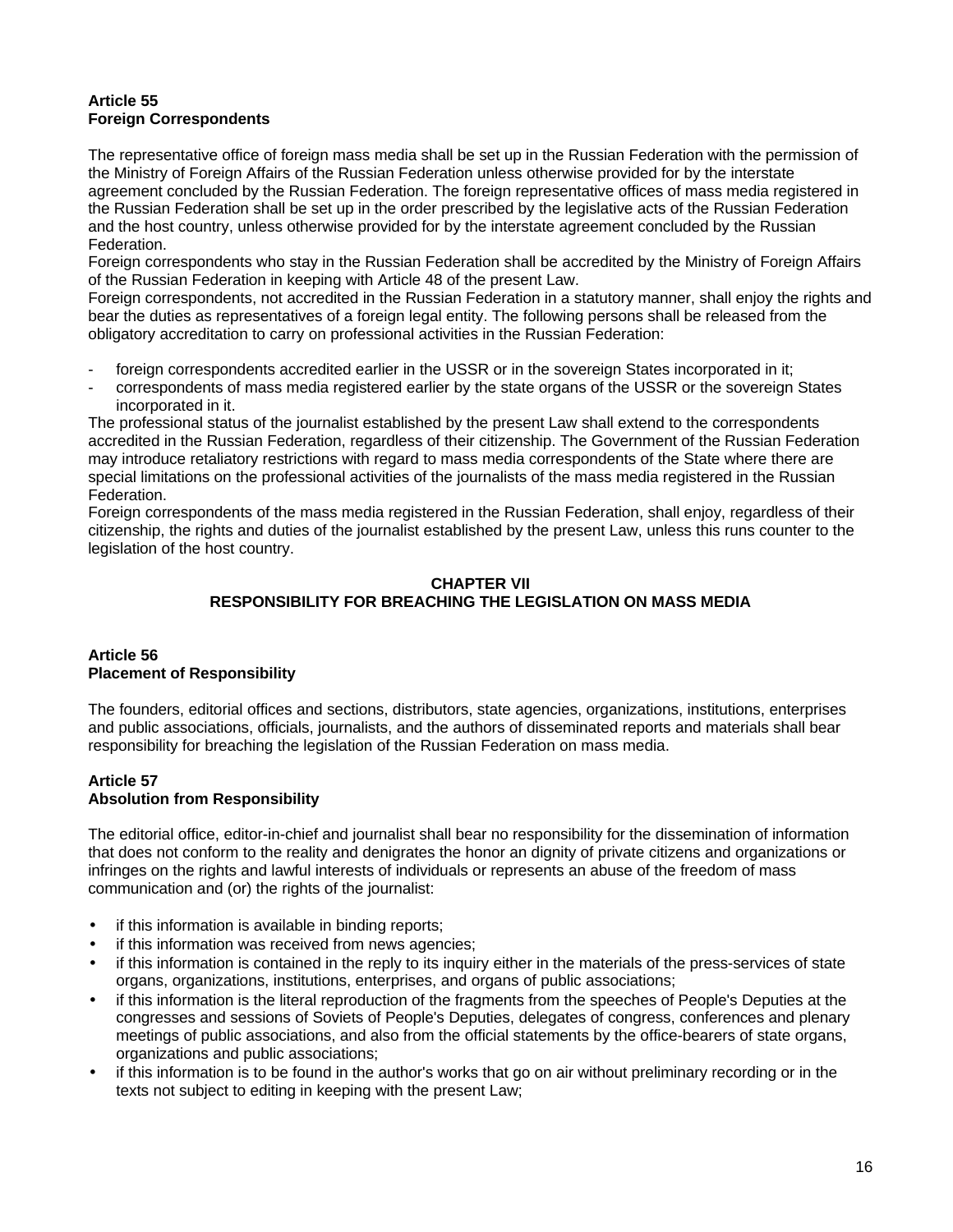• if this information is the literal reproduction of reports and materials or of their fragments disseminated by another mass medium, which can be ascertained and called to account for a given breach of the legislation of the Russian Federation on mass media.

# **Article 58**

## **Responsibility for the Infringement on the Freedom of Mass Communication**

The infringement of the freedom of mass communication, that is, the prevention by individuals, officials of state organs and organizations, and public associations of the lawful activity of the founders, editorial offices, publishers and distributors of mass media products, and also by journalists by means of:

- censorship;
- interference in the activity and breach of the professional independence of the editorial office;
- illegal termination or suspension of the functioning of a mass medium;
- breach of the right of the editorial office in reply to the inquiry and receipt of information;
- illegal seizure and also destruction of the print or part thereof;
- compulsion of journalists to spread information or to refuse to spread it;
- establishment of limitations on the contracts with journalists and transfer of information to them, except for the data comprising a state, commercial or any other specially law-protected secret;
- breach of the rights of journalists established by the present Law;
- shall entail criminal, administrative, disciplinary or any other responsibility in accordance with the legislation of the Russian Federation.

The identification of organs, organizations, institutions or officials whose functions cover censorship of mass communication shall entail the immediate termination of their financing and their liquidation in the order prescribed by the legislation of the Russian Federation.

### **Article 59**

## **Responsibility for Abusing the Freedom of Mass Communication**

Abuses of the freedom of mass communication expressed in the breaches of the requirements of Article 4 of this Law shall entail criminal, administrative, disciplinary or any other responsibility in conformity with the legislation of the Russian Federation.

Abuses of the rights of the journalists expressed in the breaches of the requirements of Article 50 and 51 of this Law shall entail criminal or disciplinary responsibility in accordance with the legislation of the Russian Federation.

### **Article 60 Responsibility for Other Breaches of the Legislation on Mass Media**

The following breaches of the legislation of the Russian Federation on mass media shall entail criminal, administrative, disciplinary or any other responsibility in keeping with the legislation of the Russian Federation:

- the foundation of a mass medium through a false person, the receipt of information about registration or of a license for broadcasting by fraud, the hidden concession of a license, the evasion of the payment of a circulation or increased registration fee, and the illegal receipt of privileges instituted for specialized mass media;
- the illegal manufacture of products of mass media without their registration or after the adoption of a decision on the termination or suspension of their activities, the evasion of re-registration, and also the presentation of requirements not provided for by the present Law during registration;
- the prevention of the spread of mass media products put out on the lawful grounds, the introduction of illegal restrictions on the retail sale of the printing of a periodical publication'
- the illegal dissemination of products of mass media without their registration or after the adoption of a decision on the termination or suspension of their activities, or without the permission to be published (or to go on air ), the illegal commercial dissemination, and the broadcasting without a license or with the infringement of license terms;
- the violation of the rules for spreading obligatory reports, advertisement, erotic publications and programs;
- the violation of the order of declaring imprints, submitting deposit copies of books and journals and of storing TV and radio broadcasting materials;